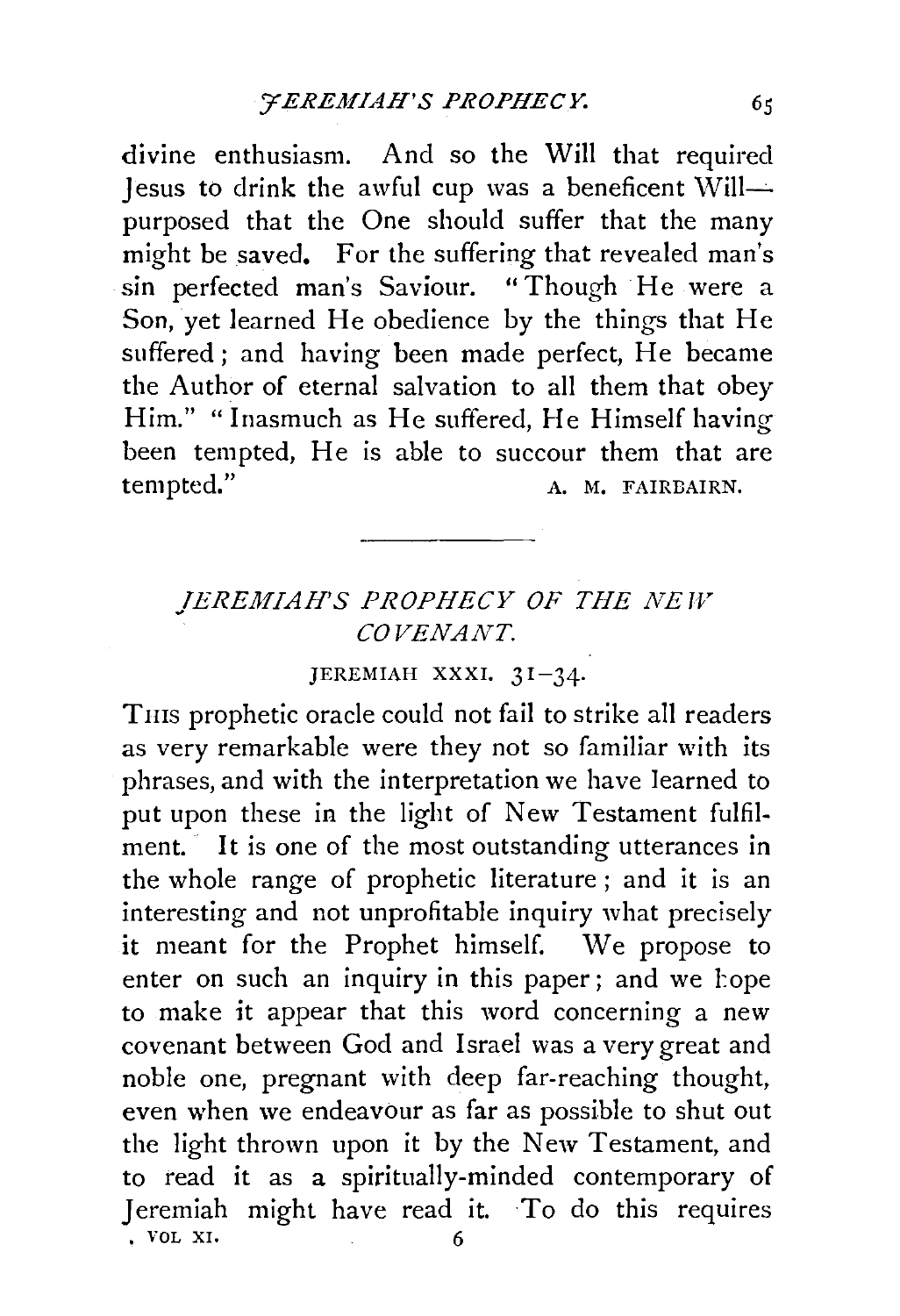an effort-a greater effort than most commentators seem inclined to make. The remarks to be found in commentaries on this notable passage are for the most part very perfunctory and very dull; only here and there do we find a fresh suggestive thought on the subject. It seems as if familiarity with the New Testament sense had blunted the keenness of exegetical vision. The sunlight of the era of fulfilment has robbed the prophetic light, shining in a dark place, of its brightness, and made it to the interpreter's eye a pale faded moon, giving no light, and only dimly visible in the heavens. The remark, indeed, applies more or less to all Old Testament prophecies, but to none perhaps more than the one now to be considered.

This prophecy, so remarkable in itself, is preceded by one equally remarkable, which has for its theme the restoration of Israel and of Judah from captivity to their native land; wherein the happy future is represented in a series of scenes which together compose a vision beheld by the Prophet in a dream by night. We are introduced, as it were, into a picture gallery, where we behold, in successive *tableaux,* the whole process of restoration, from its initial stage to the final settlement, amid peace and plenty, in the land of promise. First comes the decree of restoration ; then follows the homeward journey-a great company returning to Zion, among them the blind and the lame and the women with child, no one left behind, weeping as they go for their former sins, yet in God's mercy surely finding their way to the place of rest; <sup>1</sup> next, we witness a harvest-home feast celebrated by the returned exiles, when the voice of song is heard, and the virgin

 $Ier. xxxi. I-2.$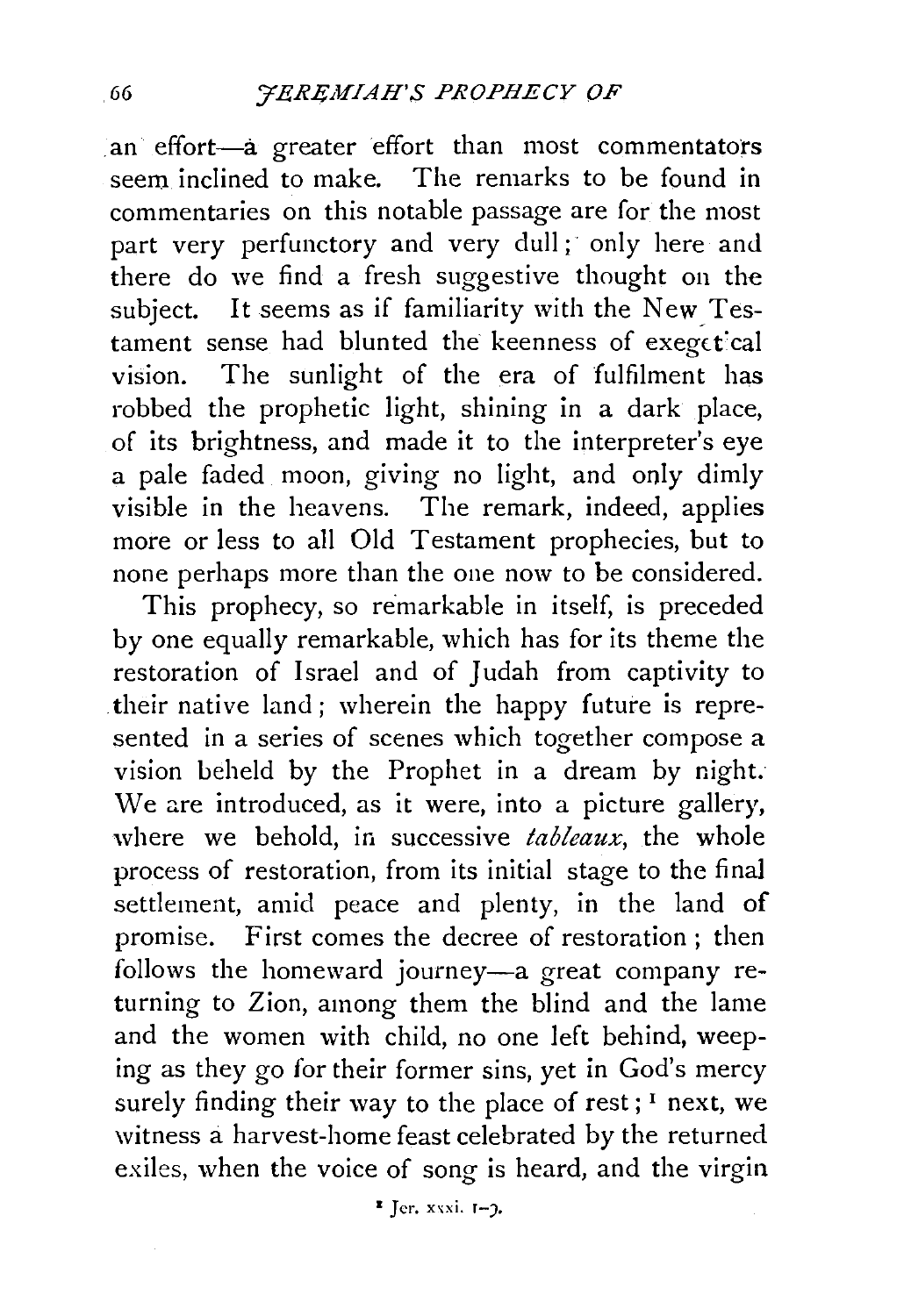rejoices in the dance, and all, young and old, forget their sorrow because of the goodness of the Lord in filling their barns and causing their flocks to multiply.<sup>1</sup> The next scene shews us a woman weeping bitterly .and uttering doleful lamentations, and one standing beside her seeking to comfort her. It is Rachel weeping for her dead children, and her God saying to her, "Refrain thy voice from weeping and thine ·eyes from tears, for thy work shall be rewarded, saith the Lord, and they shall come again from the land of the enemy."<sup>2</sup> Last comes the most pathetic scene of .all. What we look upon now is not Rachel weeping for her children, but her children weeping for themselves-Ephraim repenting, smiting on his thigh in the poignancy of his grief over his youthful folly, con fessing that he had been as a beast, a bullock unaccustomed to the yoke, and acknowledging that the severe treatment he had received had been fully deserved ; and, at some distance from the penitent, the Divine Father overhearing the contrite words of his prodigal .child and relenting, and saying, "Is Ephraim my dear .son ? Is he a pleasant child? For since I spake against him I do earnestly remember him still ; therefore my bowels are troubled for him. I will surely have mercy .upon him, saith the Lord." 3 No wonder the Prophet felt happy when he awoke after a dream which brought such lovely visions before his eyes. "Upon this I .awaked," he says, "and beheld, and my sleep was sweet unto me." 4 Yes, sweeter far than his waking hours, for these brought back the rude reality-a dreary .spectacle of sin, impenitence, and misery; while in the

 $'$  Jer. xxxi. 10-14.

<sup>3</sup> Ibid. Verses 18-20.

 $2$  Ibid. Verses  $15-17$ .

• Ibid. Verse 26.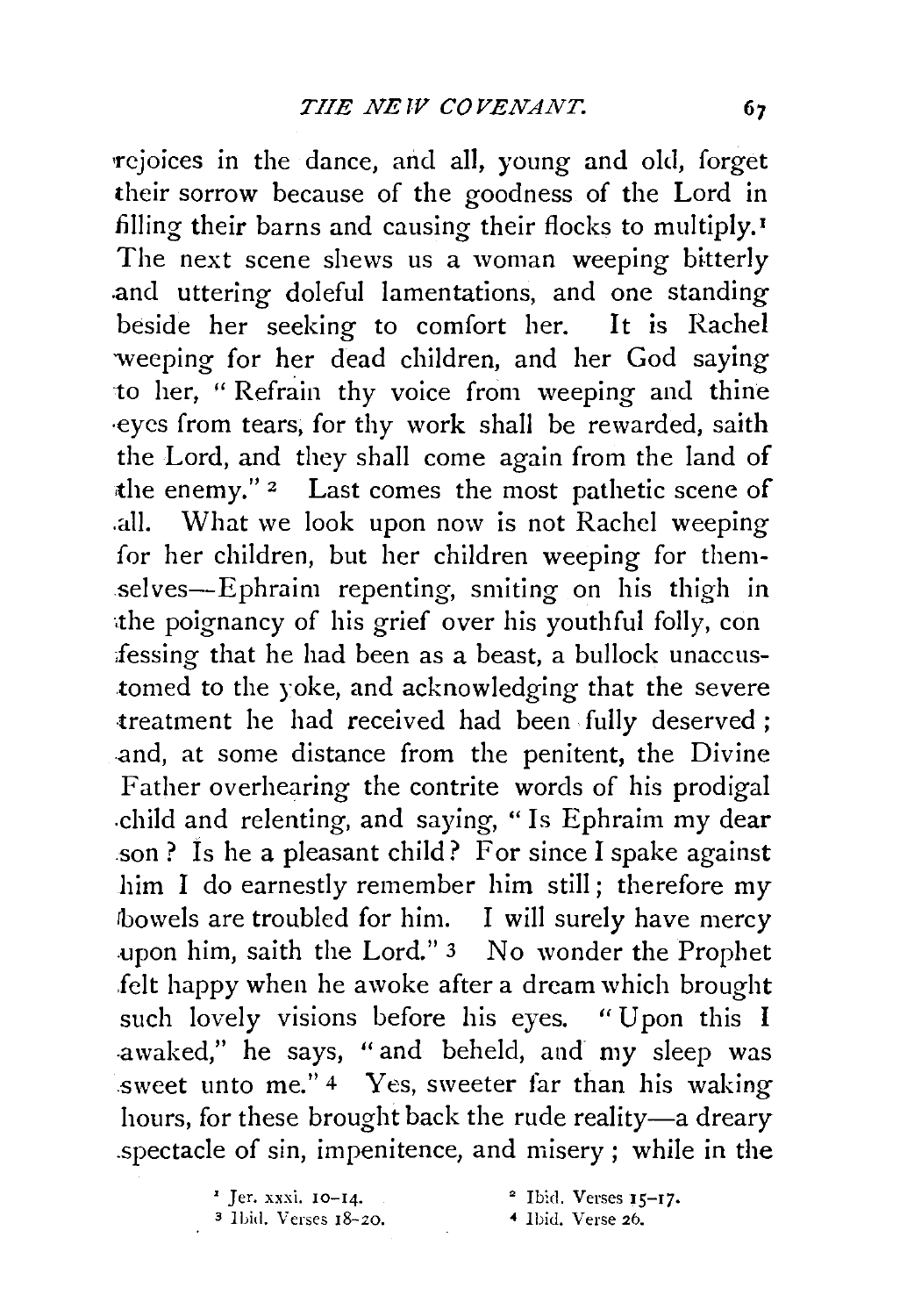vision of the night he had been in an ideal world of holiness and happiness, of penitence for past errors. and returning peace and joy in the love of a reconciled God.

But the joy of the Prophet might be checked not merely by thoughts of the *present*, but by the intrusion of a doubt as to the stability of that happy *future* which had been revealed to him in vision. He could hardly help asking himself the question: What is the use of restoring Israel , if the old tragic disappointinghistory is to repeat itself? God in ancient times. constituted Israel a people in close fellowship with Himself; but that original constitution turned out a miserable failure. The old Sinaitic covenant had its. code of moral law inscribed on tables of stone and deposited in the ark for safe custody and in token of its sacredness; it had its ordinances of -service concerning "meats and drinks and diverse washings," in, reference to which the people got instruction from thepriests before they were written in a book; it had its. provision for cancelling the sins of the past year, so. that the congregation might make a new start, in the institution of the great day of atonement which procured for Israel an annual salvation. But the old covenant, so provided with conditions of communioru between God and his, people, had not been kept. Israel in her successive generations had utterly failed to. perform her part, and so had made it impossible for-God to do what He had promised; until at length He loathed the people with whom He was in covenant, $<sup>I</sup>$  and</sup>

<sup>&</sup>lt;sup>1</sup> In the last clause of Verse 32 the words rendered in English version, "I was. an husband unto them," may also be rendered I was disgusted with them. The Hebrew verb  $22$  means either to have dominion over, or to loathe. The Septuagint follows the second sense in its rendering  $\kappa \acute{\alpha} \gamma \dot{\omega} \dot{\eta} \mu \acute{\iota} \lambda \eta \sigma \alpha \dot{\alpha} \nu \dot{\sigma} \nu$ .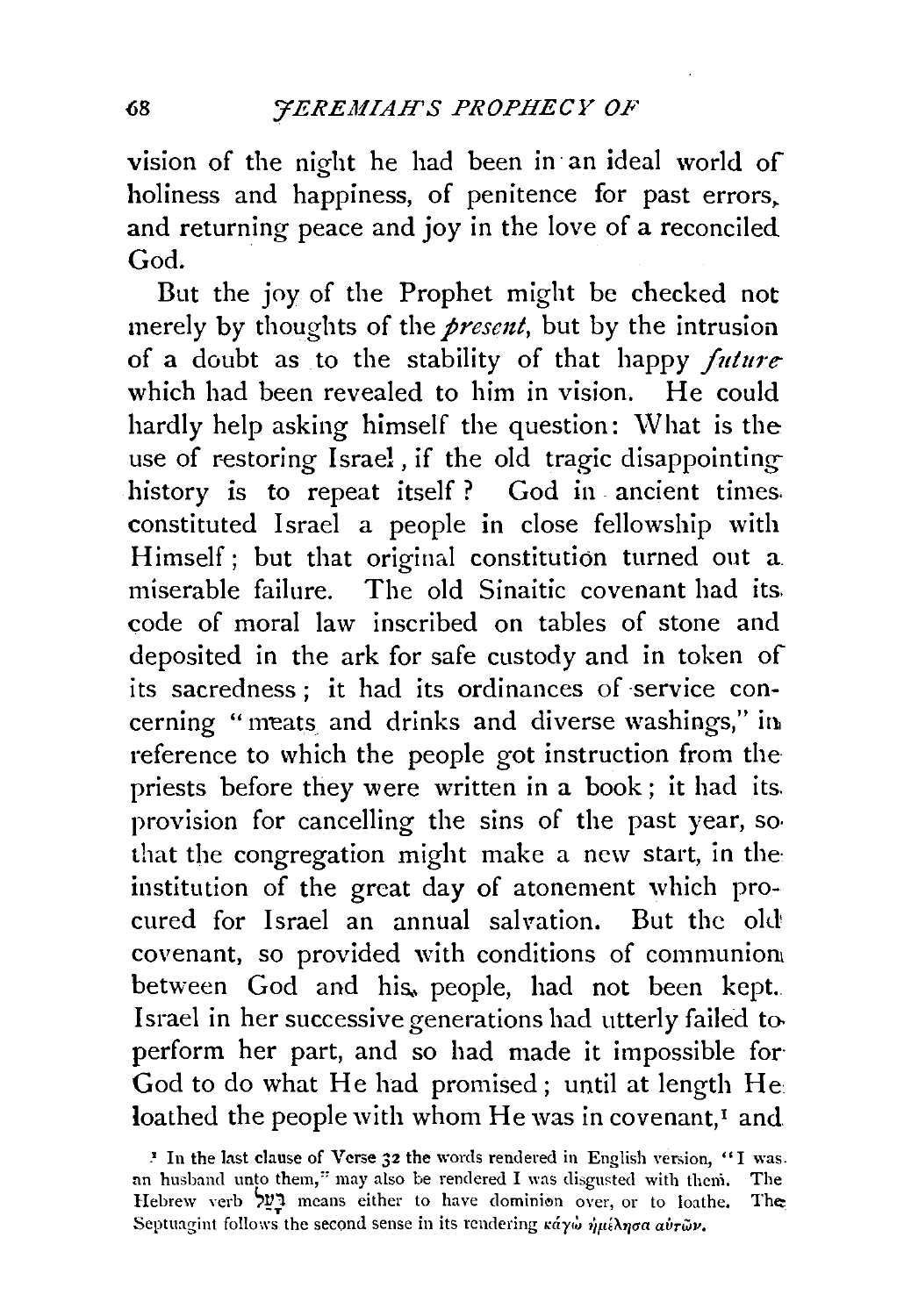rejected them, and cast them forth out of their land. \Vhat if all this should happen over again in the history <>f our children as it happened in the days of our fathers ? Was such a result not all too likely ? Such ·doubting thoughts were most natural to one in Jeremiah's position, and they constituted, we may be sure, one of his direst spiritual trials. But faith's trials are but the precursors of new triumphs. Job despairs of relief in the present life, and his very despair causes faith to reach out beyond the tomb in search of the deliverance which, in spite of all, present appearances, it believes will surely come. Even so Jeremiah, justly -despairing of permanent prosperity for Israel on the basis of the old covenant, by a sublime act of Heaveninspired faith, dares to predict the advent of a time when the old discredited and bankrupt constitution or ·covenant shall be superseded by a new one furnished with conditions that shall insure it against failure. We have now to consider what are the more auspicious ·conditions of the new and better covenant on which restored Israel is to be constituted in the good time coming.

Of two things we may be sure beforehand. The Prophet's hope of permanent well-being in the future will not be based on any expectation of the people doing better, but rather on the faith that God in his grace will do more for them and in them. The new covenant, we can predict, will be a covenant in which God's love will be the conspicuous all-determining factor; in familiar phrase, a covenant of grace. Jeremiah knows human nature too well to expect radical and abiding improvement in men left to themselves. His only hope, therefore, is in God. The action of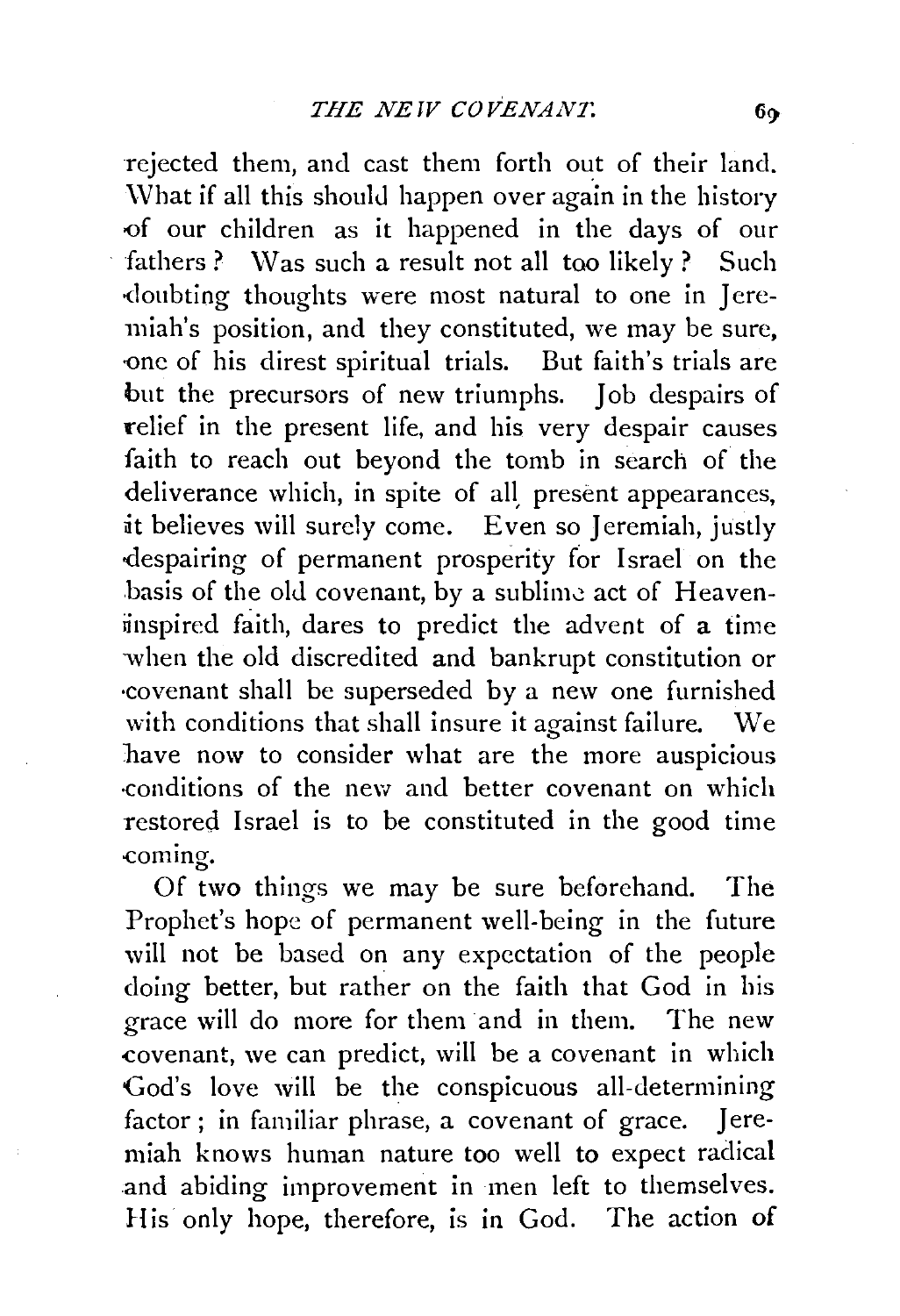Divine love may, nay, doubtless will, transform human• nature so as to make the people of the new covenant veritable sons of God ; but the initiative will lie with. God, not with men ; and just on that account the new covenant will be stable as the ordinances of the sun and moon and stars. The other thing that may be taken for granted is that, since the new constitution is. to be introduced on the express ground of dissatisfaction with the old, its provisions will be found to have a pointed reference to those of the latter, and to be of such a character as to supply the needful remedy for their defects.

Looking now into the prophecy itself, we find that the description which it gives of the peculiarities of the new covenant exactly answers to these expectations. In the first place, God appears most conspicuously throughout as the Agent. He is the Doer, man is the passive subject of His gracious action. He is the Giver, man is but the receiver. The old covenant ran: " Now therefore,  $if$  ye will obey my voice in deed, and keep my covenant, then ye shall be a peculiar treasure unto me above all people ; for all the earth is. mine. And ye shall be unto me a kingdom of priests,. and an holy nation." $I$  In the new covenant there is: no "if," suspending Divine blessing and favour on man's good behaviour. God promises absolutely tobe their God, and to regard them as his people, and to insure the relation against all risk of rupture by Himself making the people what He wishes them to be. Then, secondly, there is an obvious reference to the defects of the old covenant in the provisions of the· new. Whereas, in the case of the old, the law of duty-

 $^1$  Exod. xix.  $\zeta$ .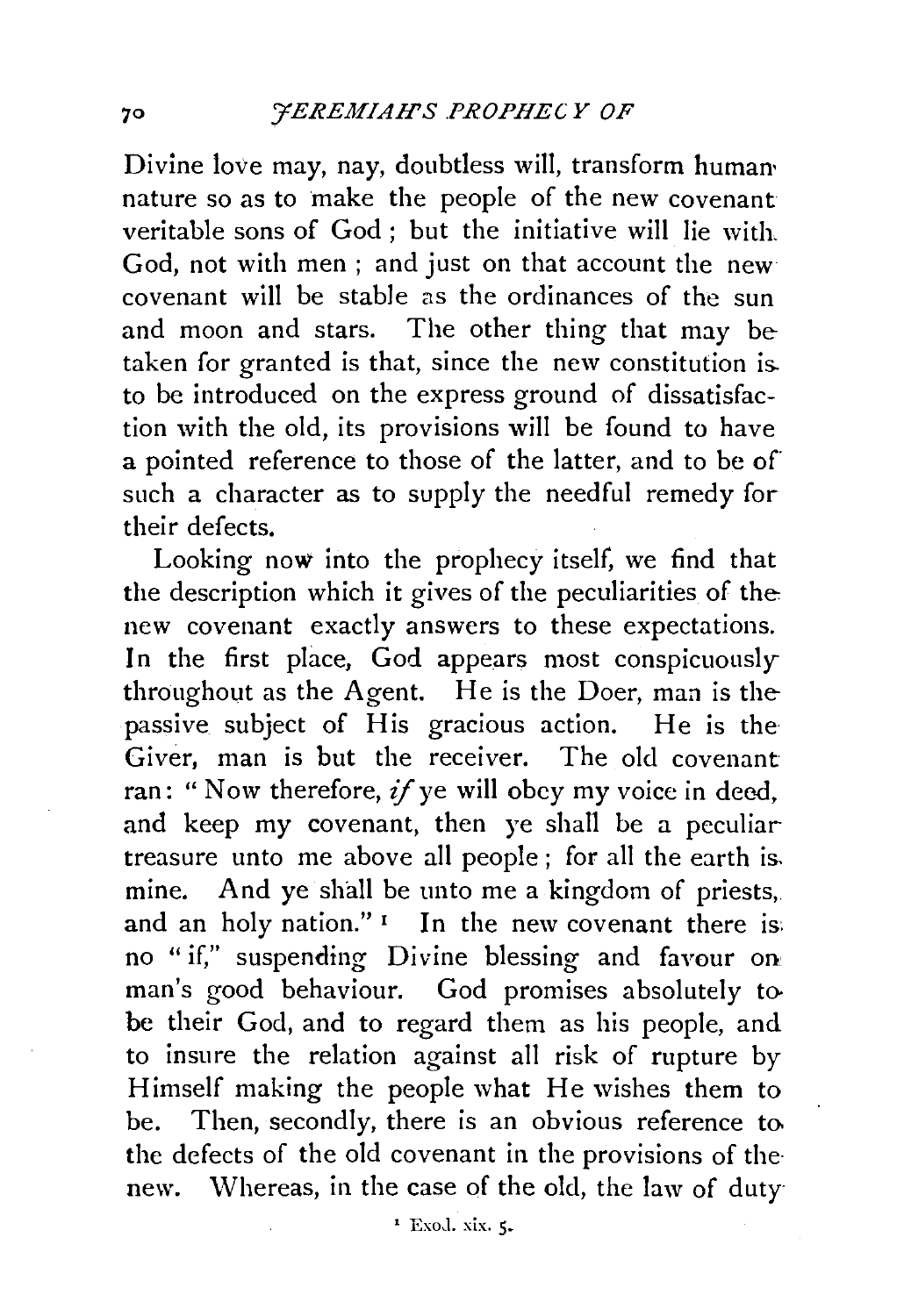was written on *tables of stone*; in the case of the new, the law is to be written on the *heart*; whereas, under the old, owing to the ritual character of the worship, the knowledge of God and his will was a complicated affair in which men generally were helplessly dependent on a professional class, under the new, the worship of God would be reduced to the simplest spiritual elements, and it would be in every man's power to know God at first hand, the sole requisite for such knowledge as would then be required being a pure heart. Finally, whereas, under the old, the provisions for the cancelling of sin were very unsatisfactory, and utterly unfit to perfect the worshipper as to conscience, by dealing thoroughly with the problem of guilt-of which no better evidence could be desired than the institution of the great day of atonement, in which a remembrance of sin was made once a year, and by which nothing more than an annual and putative forgiveness was procured-under the new, on the contrary. God would grant to his people a real, absolute, and perennial forgiveness, so that the abiding relation between Him and them should be as if sin had never existed.

We have thus briefly stated our view respecting the conditions of the new covenant as specified in the prophecy, in the hope that the mere statement may suffice to commend our exposition to the minds of many. We cannot hope, however, that no one will dispute the accuracy of the interpretation, and therefore we must enter a little into detail by way of further explanation and defence. That the contrast is rightly taken in the first of the three conditions will be disputed by few, if any. One cannot read the words,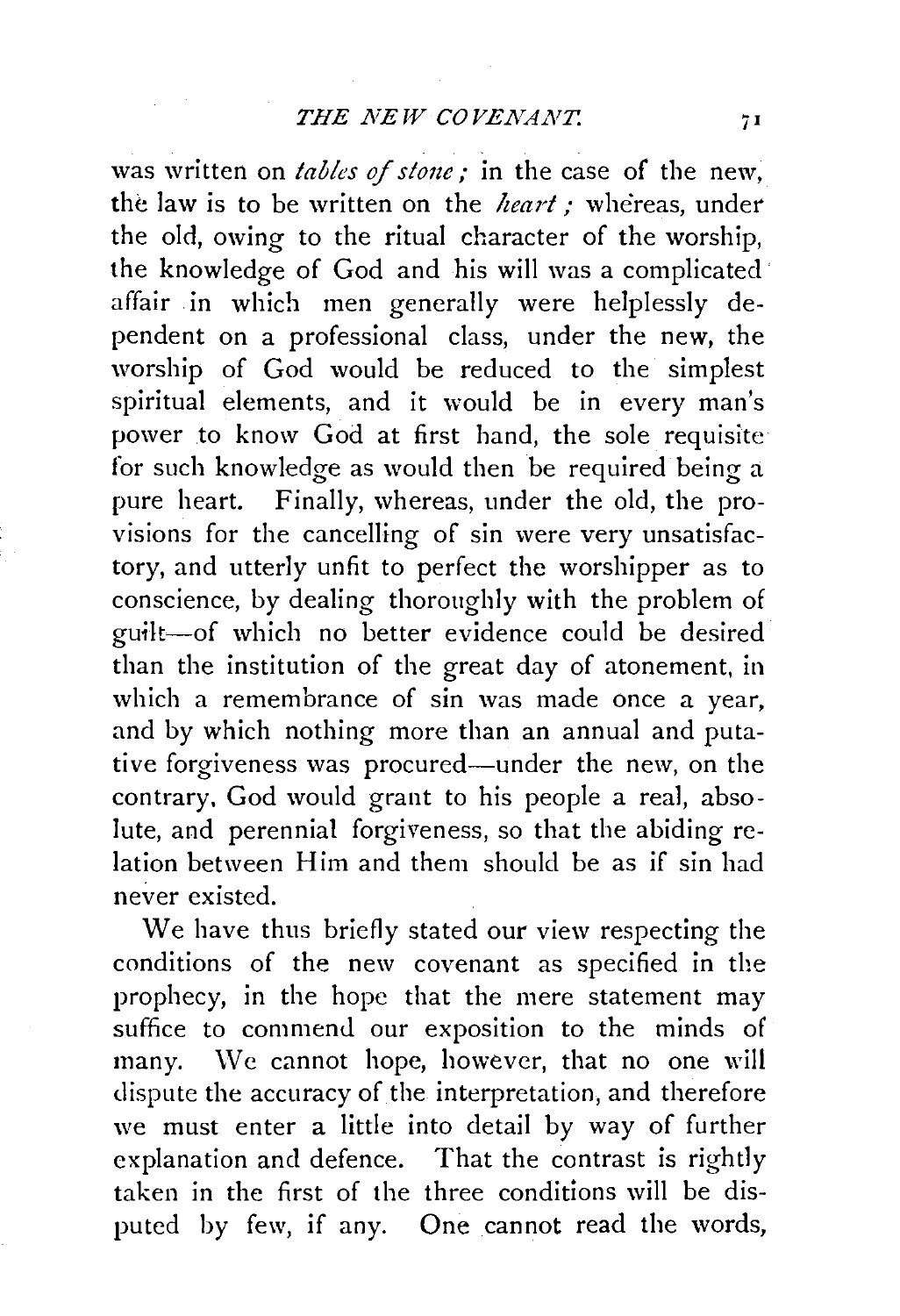"I will put my law in their inward parts, and write it in their hearts," without thinking of the tables of stone which occupy so prominent a place in the history of the Sinaitic covenant. And the writing on the heart suggests very forcibly the defects of the ancient covenant, in so far as it had the fundamental laws of life written on *stone*. Writing on stone may be very durable. The slabs on which the ten words are inscribed may abide as a lasting monument, proclaiming what God requires of man, saying to successive generations: Remember to do this and to avoid doing that. But while the stone slabs may avail to keep men in mind of their duty, they are utterly impotent to dispose them to perform it ; in witness whereof we need only refer to Israel's behaviour at the foot of the mount of lawgiving. At the very time the tables were being prepared, they danced around their golden calf ; at the very moment Moses was descending with the two tables in his hand, with the ten words written on them, the first of which said, " Thou shalt have none other God before me," they had chosen another God ; insomuch that the legislator in disgust dashed them to pieces, as if to say, What is the use of making laws for such a people? Manifestly the writing on the heart is sorely wanted in order that the law may be kept, not merely in the ark, but in human conduct. And that, accordingly, is what Jeremiah puts in the forefront in his account of the new covenant, on which restored Israel is to be constituted. How the mystic writing is to be achieved he does not say, perhaps he does not  $k$ now : but he believes that  $God$  can and will achieve it somehow; and he understands full well its aim and its certain result in a holy life.

 $72$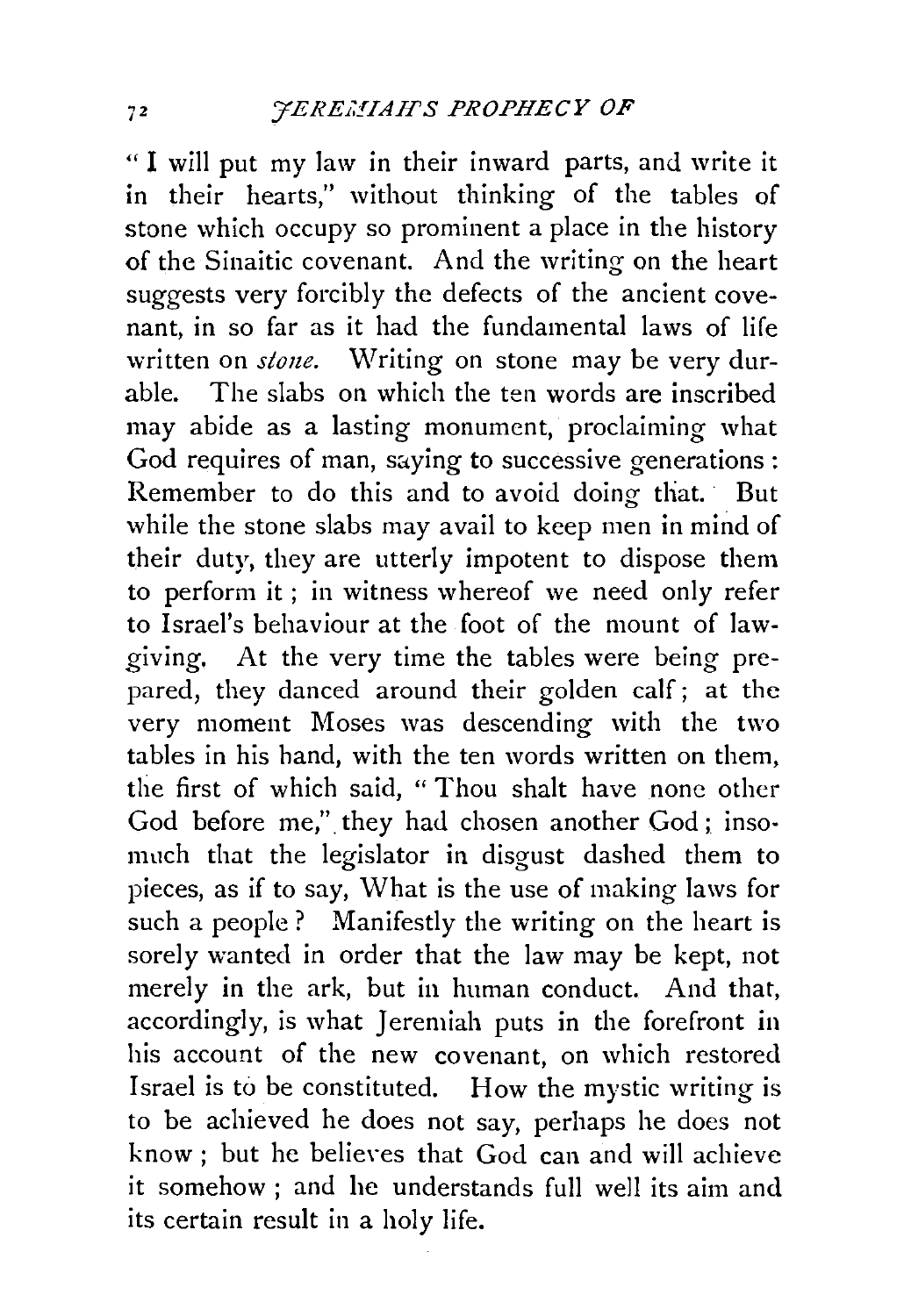Dispute is most likely to arise in connection with the second condition, referred to in the words, "They shall teach no more every man his neighbour, and every man his brother, saying, Know the Lord: for they shall all know me, from the least of them unto the greatest of them, saith the Lord." The commentators throw little light on this part of the prophecy, for the most part putting their readers off with vague generalities which convey no definite ideas. Almost the only fresh and tangible thought we have met with in the course of our reading is one thrown out by Olto Pfleiderer in his able work on Religion.<sup>1</sup> This writer finds in the words above cited the idea that in the days of the new covenant, God will reveal Himself to the individual spirit ; in other words, that in the new time individual personality will come to its rights, in contrast to the old time in which not the individual but the nation only was of importance. This is undoubtedly a valuable suggestion ; but it appears to us not the truth directly taught in the passage, but only an inference that may legitimately be drawn from the primary lesson. That primary lesson we take to be, that *spiri*tual knowledge in the new time will take the place occupied by *ritual* under the old. Spiritual knowledge is a kind of knowledge which can be communicated to each man at first hand, and which indeed can be communicated in no other way. God, as a Spirit, reveals Himself to each human spirit, to each individual man who has a pure heart and who worships in spirit and in truth. On the other hand, the knowledge of positive precepts, such as those contained in the ritual system, can be only obtained at second hand. One man, who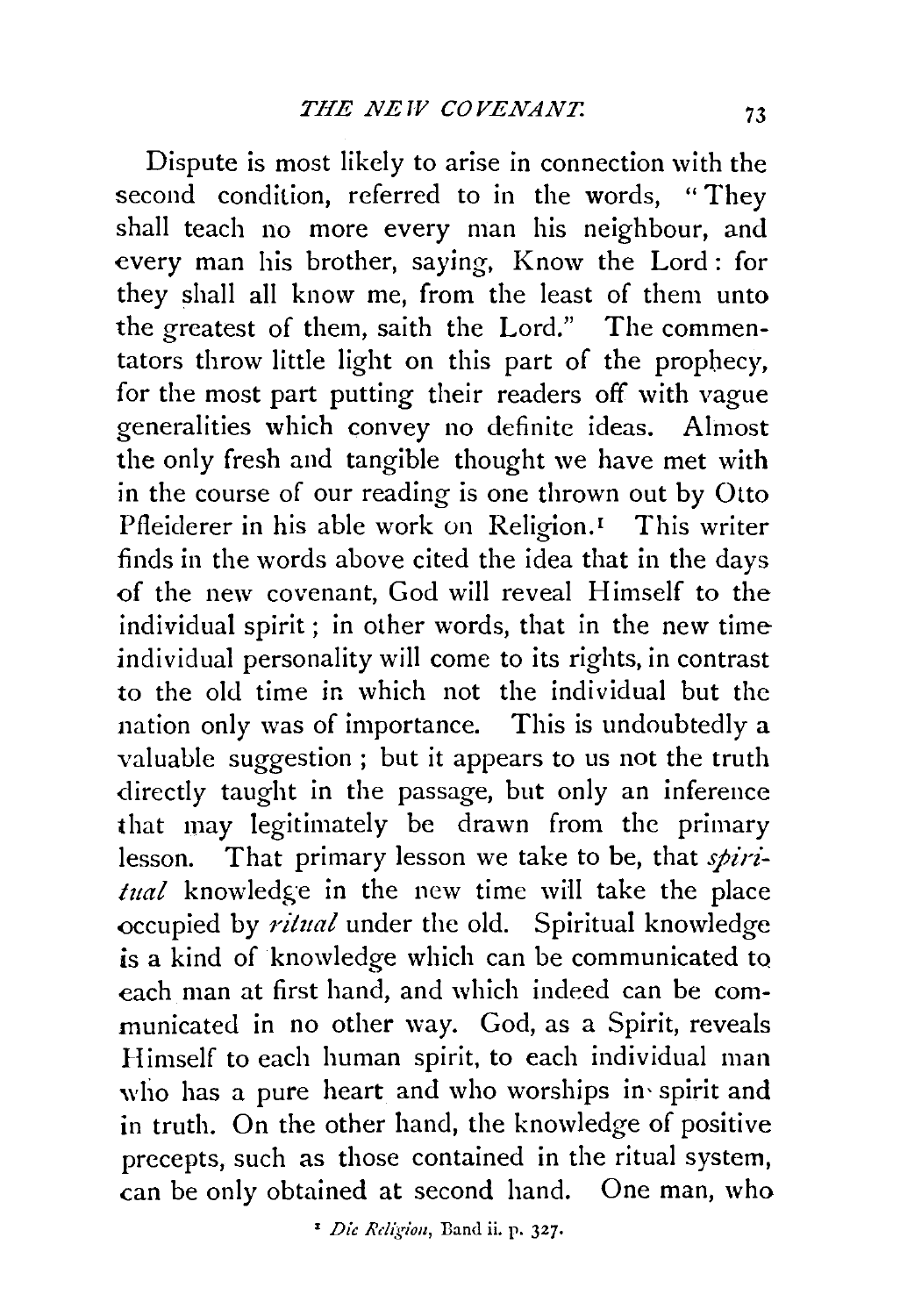has himself been taught, must teach others. The reason, the conscience, or the heart could never reveal God's will as embodied in such carnal ordinances. And only on supposition that a tacit reference to the ritual system is intended can the full force of the words, " They shall teach no more every man his neighbour" be perceived. For what was it in the Sinaitic covenant that made men dependent on their neighbour for the knowledge of God ? Surely it was the ritual system. So long as that system obtained, the knowledge of God, the right way of worshipping God, was so complicated and elaborate that none but a professional class could master it; and ordinary people, the laity, had to be dependent on them for information and guidance. The priests' lips kept knowledge, and men had to seek the *Torah,* the needful instruction in religious ritual, at his mouth.<sup>1</sup> And it was a grievous. bondage, a sure index that the old covenant could not be the final form of God's relation with men, but was destined one day to be antiquated and replaced by a better covenant with better promises. And surely it is not crediting Jeremiah with too much spiritual insight to assume that he was aware that that feature of the old covenant was one of its defects, and had proved a hindrance to the true sanctification of the people. making them too dependent on men, keeping them far from God in fear, and tempting them to substitute ritual for morality, the paper notes of sacrifice for the genuine gold of obedience. And if he saw this, what more likely than that he would make mention of this. grievous defect of the old covenant as a thing to be removed when that which was perfect came? For

 $I$  Mal. ii. 7.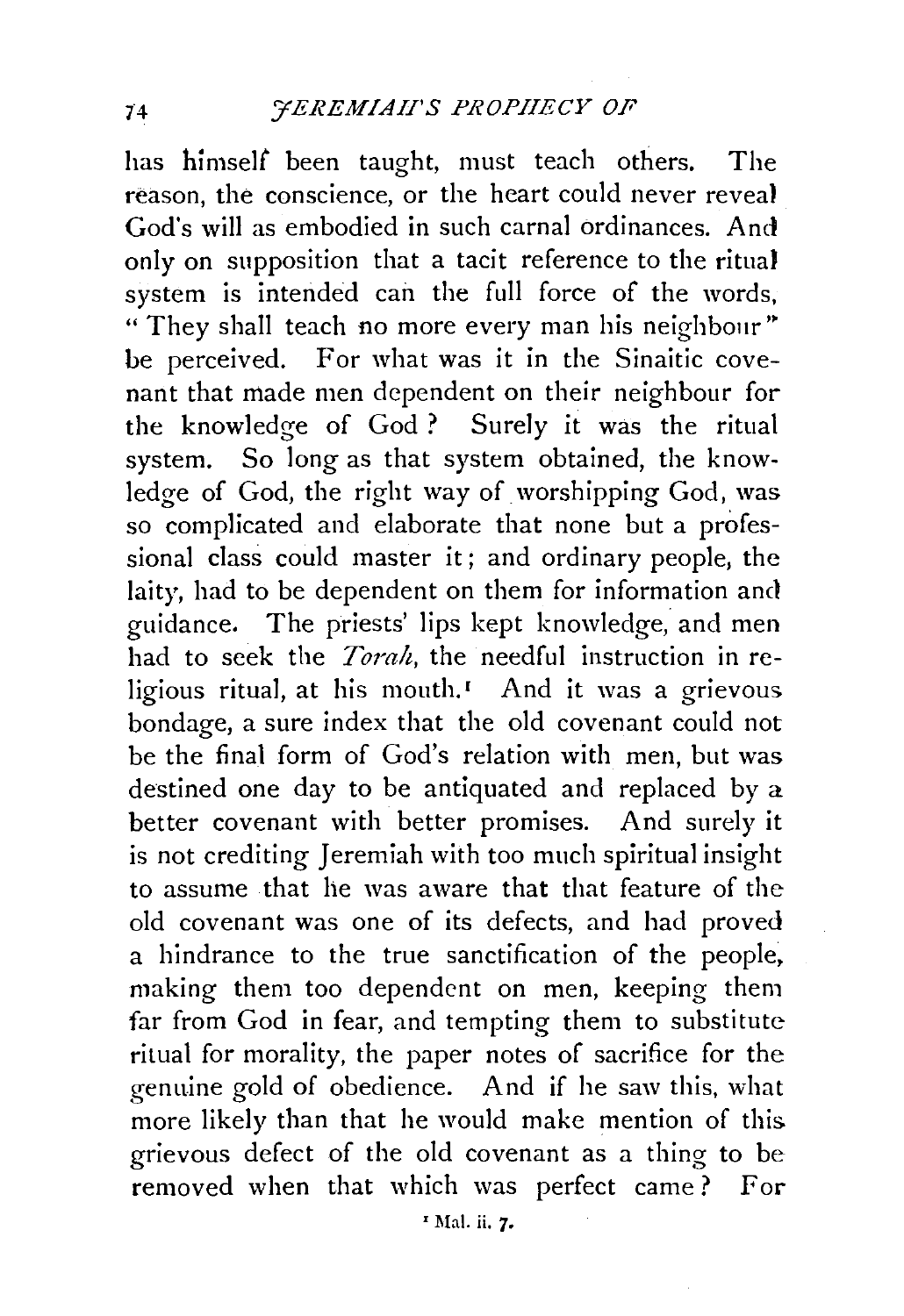these reasons, we find in this part of the oracle concerning the new covenant the prediction that the ritual law would form no part of the final covenant between God and His people, and that in the good time coming men should not be kept dependent on priests and far from God by an: elaborate ceremonial; but, taught of the Spirit, should worship God as Father, offering unto Him the spiritual rational service of devout thoughts and gracious affections. So it was understood by the author of the Epistle to the Hebrews, who gives prominence to the ritual of the old covenant as one of the things most urgently demanding antiquation. "Then verily," he says, " the first covenant had also ordinances of divine service. and a cosmic sanctuary." $I$  He goes on to describe the sanctuary and its worship, the substance of what he says being: The *furniture* was golden, but the *service* was poor, with its meats, and drinks, and diverse washings, and carnal ordinances, and so forth, imposed on them until the time of reformation, utterly unfit to perfect the worshipper as to conscience.

The third blessing of the new covenant, the complete and perpetual forgiveness of sin, is so clearly defined that no dispute can arise as to its nature ; the only point open to debate is the feature of the old covenant, to which it contains a tacit reference. In our exposition we have assumed that the mental reference is to the provision in the Levitical system for the cancelling of sin, especially the great day of atonement. We are willing to allow that it may fairly be questioned whether so specific an allusion as that to the institution just mentioned was intended. But there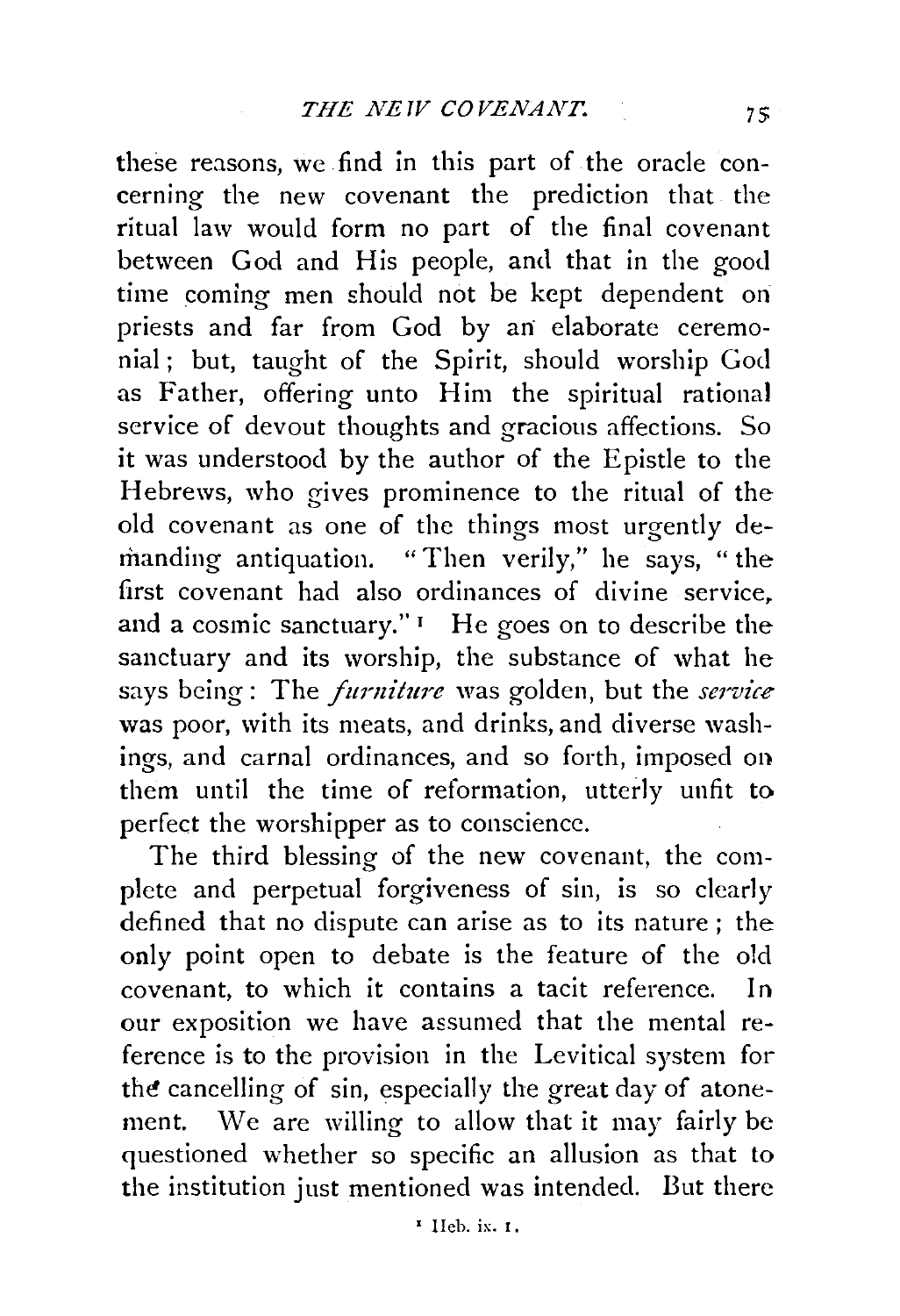can be no reasonable doubt, we think, that the Prophet has in view the general provisions of the old covenant for the removal of guilt, the whole ritual and sacrificial system, including the annual atonement. Jeremiah evidently speaks as one who feels that the old Sinaitic covenant, at this point as at others, was seriously defective. It made elaborate arrangements for cancelling the sins of ignorance and precipitancy committed by the people, so that these might not interrupt their fellowship with God ; and yet there was no real effective forgiveness. For many of the more grievous offences there was not even an atonement of any kind provided. The sins dealt with under the ritual law were, for the most part, of a minor character ; some of them might almost be called artificial-breaches of positive precepts committed by persons ignorant of the statute $$ hence very properly denominated "ignorances" by the writer of the Epistle to the Hebrews.<sup>1</sup> The Levitical forgiveness was thus both partial and shadowy; the problem of human sin was not thoroughly grappled with. All this Jeremiah felt; and therefore, in his picture of the ideally perfect covenant, he assigns a place to a forgiveness worthy of the name  $-$  a forgiveness covering the whole of Israel's sins : her *iniquities* as well as her *errors*; and not merely covering them, but blotting them out of the very memory of Heaven.

Assuming that we are right in finding in this third blessing an allusion to the defects of the Levitical provision for the cancelling of moral debts, the exposition of this part of the prophecy confirms the view we have advocated in regard to the import of the second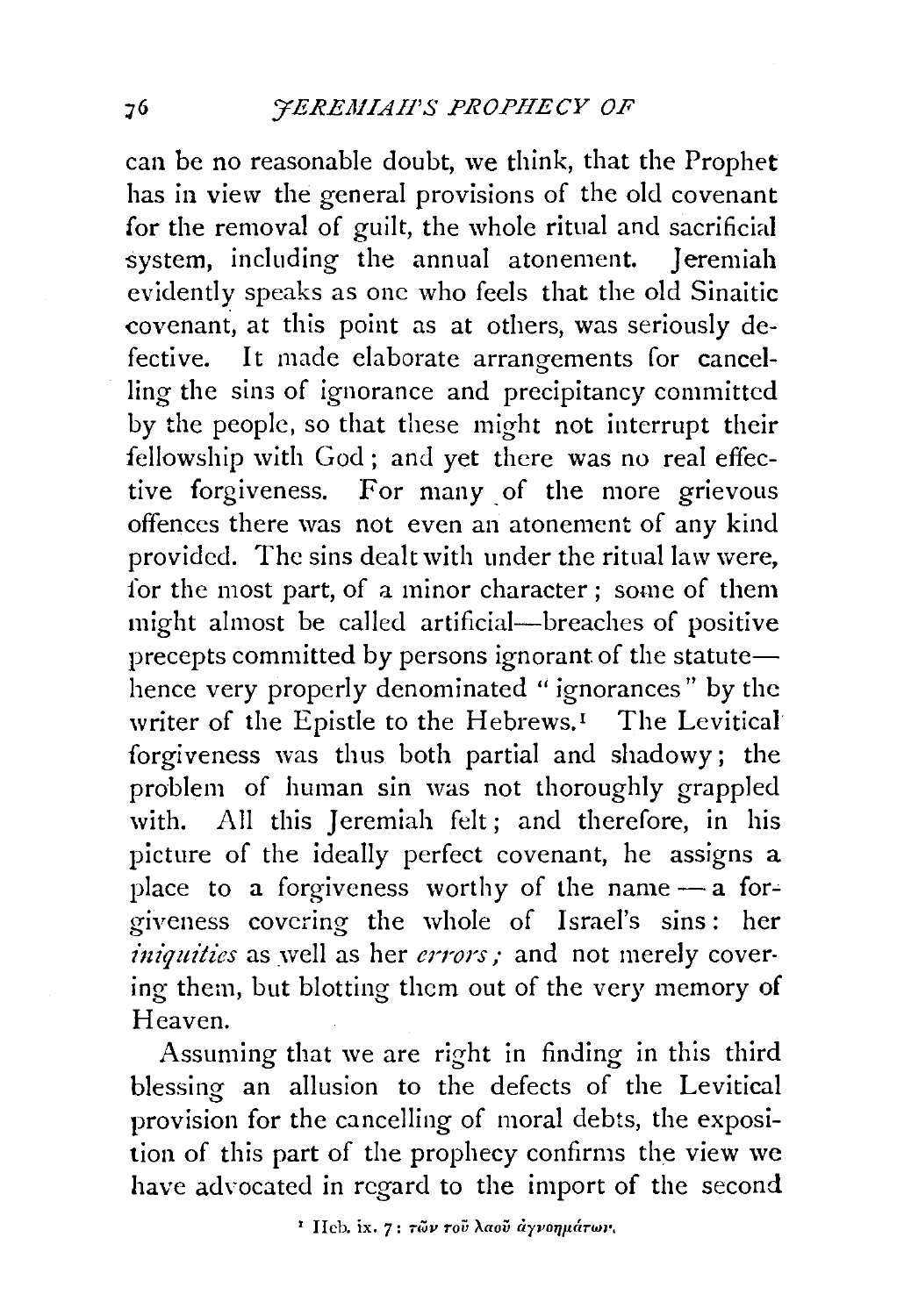condition of the new covenant. It will be observed that the third benefit is connected with the second by the. particle " for." If we assume that the second benefit consists in the replacement of ritual religion by a purely spiritual religion, the "for" has a very definite meaning. It means: The Levitical ritual will then be superfluous; for then God will freely, fully, and absolutely forgive his people, so that there will be: no longer any need for sacrifices such as those prescribed in the law.

But on what does this free, full, and absolute forgiveness of the new covenant rest ? The Levitical forgivenesses were founded on Levitical sacrifices. Is. the forgiveness of the new covenant to be founded on a sacrifice "of nobler name"? That is a question which the student familiar with his New Testament will very naturally answer in the affirmative ; and we all know the answer given in the Epistle to the Hebrews. But if it be asked, What is Jeremiah's answer to the question? we must reply, None. In this wondrous oracle of the new covenant, we find no mention of a Perfect Sacrifice which is to replace the rude sacrifices of the law; no hint of a sacrifice in which the victim is no brute beast, but the Celebrant Himself, offering Himself by the eternal Spirit of holy love an atonement for the sins of the world. That such a sacrifice is needed. and will be provided, is not denied ; the truth is simply not present to the mind of the Prophet. . The glorious thought that the ideals of priesthood and of sacrifice can then only be realized when priest and victim meet in one person, does not seem as yet to have risen above the horizon. And yet one may well hesitate to make an assertion when he reads the fifty-third chapter of